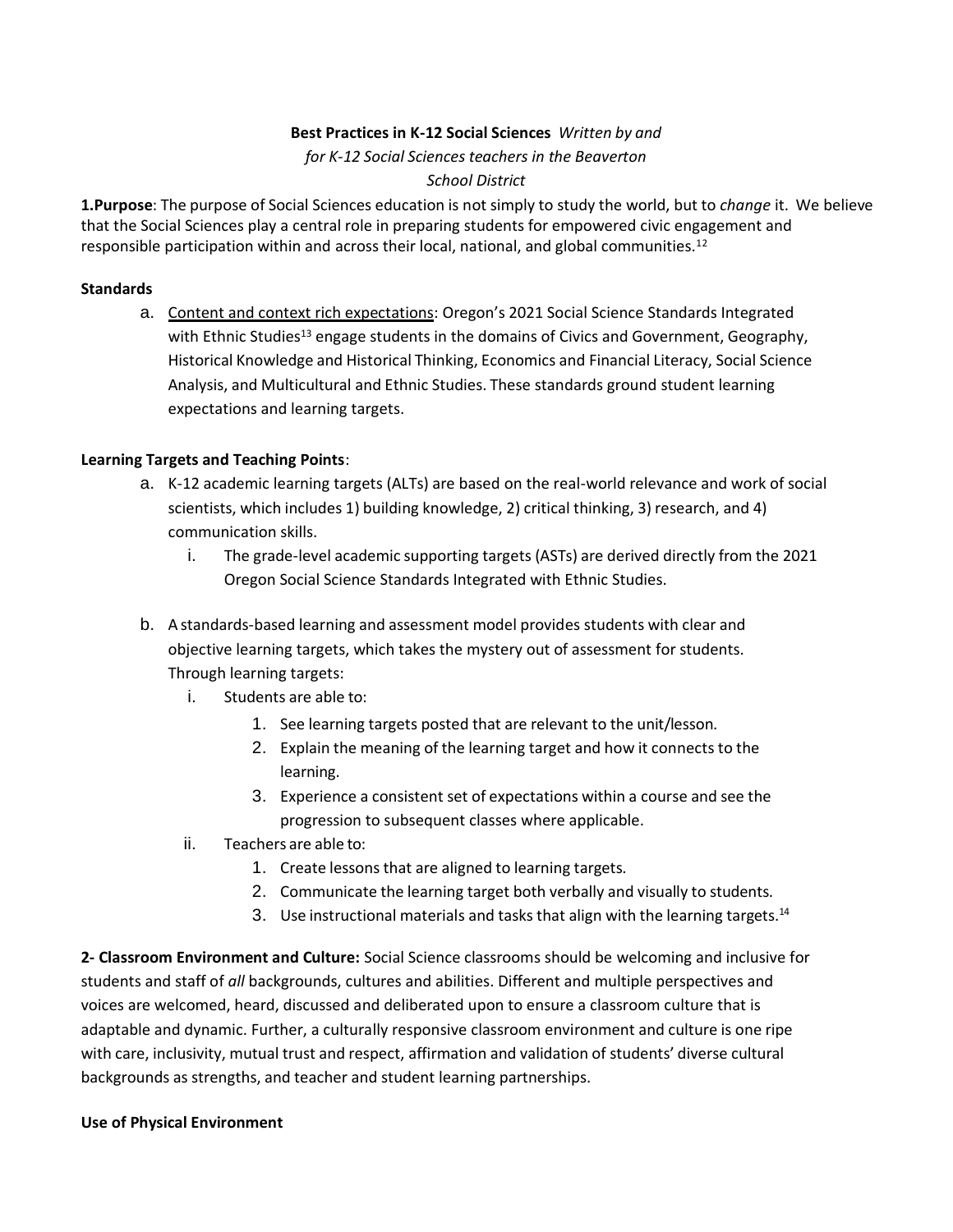- b. Physical arrangement of the room communicates to students that both student collaboration and developing independence and self-reflection is valued (e.g., intentional meeting areas, available resources, varied student seating, physical accessibility, etc.).
	- i. Accessibility: The classroom is physically accessible and responsive to students with disabilities and includes appropriate equipment and materials to increase students' comfort and opportunities to be successful.
	- ii. The physical environment can also include local community spaces and opportunities outside of school buildings, including but not limited to field trips, community events, community speakers, experiential learning, etc.
- c. Visual/Instructional materials (i.e., libraries, maps, posters, etc.) feature the histories, contributions, resilience and resistance, and perspectives of many racial, ethnic, and social groups - past and present - with an intentional inclusion of historically marginalized and historically excluded groups.

# Classroom Routines and Rituals

a. Student agency, ownership, and community: Classroom routines and ritualsfoster student ownership, independence, participation, responsibility, and they reflect the values of community and shared accountability for learning.

# Classroom Culture

- a. Inclusivity: The classroom is an inclusive environment in which students identify themselves as valuable members and use their lived experiences and academic, social, linguistic, and emotional strengths in the classroom, school, and community.
- b. Valuing diversity and knowledge: Classroom culture values individual and cultural diversity, students' prior knowledge and lived experiences, and students' heritage languages as strengths that are used to further develop their academic, social, emotional, cultural, and linguistic capabilities.
	- i. The classroom culture fosters the exchange of constructive feedback and the celebration of growth.
- c. Relationships: Educator builds meaningful relationships with students and families to better understand and empathize with different cultural funds of knowledge and lifeways.
	- i. Additionally, developing and nurturing meaningful relationships between the teacher and students, and student to student relationships, acknowledges that students are a key component in the creation and growth of a healthy classroom culture.
- d. Classroom discourse and interactions reveal what is valued in the learning environment: student identity development and belonging, the development of skills and content knowledge, respect for thinking and intellectualism, a lens of criticality and anti-bias/antiracism, as well as joy in the celebration of learning, growth, action, and change.
	- i. Educators should consistently model curiosity, humility, and what it means to be an active and growing inquirer and lifelong learner. This helps students to develop a level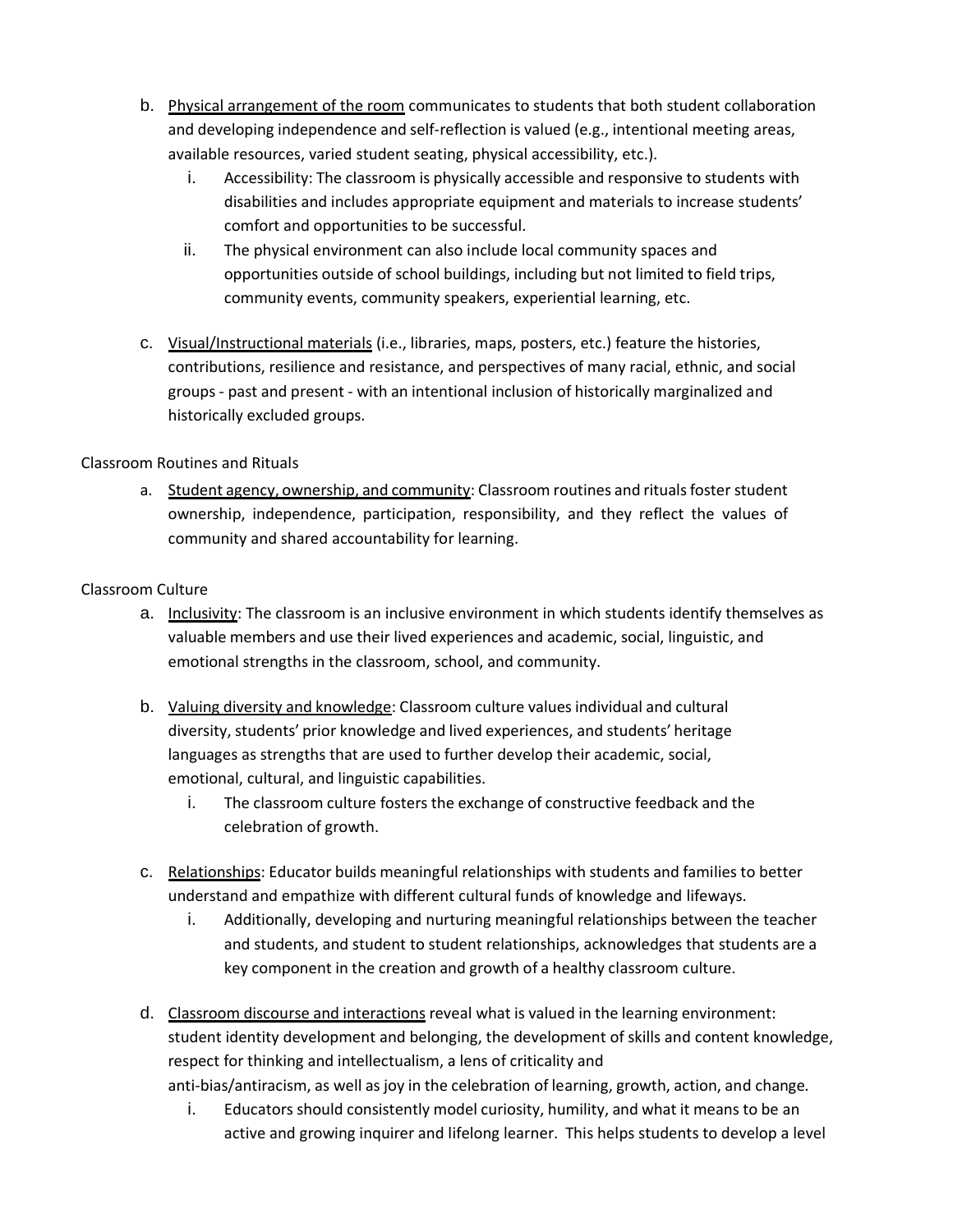of comfort and safety in order for them to truly learn, share, and grow themselves

ii. Additionally, classroom discourse will inevitably lead to disagreement over ideas. These are opportunities for students to learn how to respectfully listen, consider, and debate. Social Sciences discussions should honor all viewpoints to the extent that they do not promote hate or bias, racism, objectification or exploitation, or discrimination.

**3-Curriculum and Pedagogy**: Students are engaged through meaningful, culturally relevant, and inclusive curriculum and pedagogy that builds knowledge, critical thinking, research, and communication skills. The curriculum provides opportunities for teachers to tailor and create rigorous and responsive instruction with respect to individual students' academic, developmental, social, emotional, cultural, and linguistic capabilities.

## **Curriculum**

- a. Multiple perspectives with the intentional inclusion of historically marginalized and historically excluded groups: Exploring historical and current events from multiple and diverse racial, ethnic, and social perspectives helps students gain a deeper and more complex understanding of the larger human experience.
- b. Transdisciplinary, transferable skills: Curriculum includes purposeful opportunities to build transdisciplinary, transferable skills including knowledge-building (factual, conceptual, and debatable knowledge), critical thinking (including problem solving and criticality), research (inquiry and investigation), and communication (reading, writing, speaking, listening).
- c. Critical literacies: Curriculum invites sustained student engagement through reading, writing, speaking, listening, discussion, debate, and deliberation that fosters critical thinking and the ongoing analysis and evaluation of information and sources.
- d. Accessibility: The curriculum is available and accessible to all students, including students receiving special education services, dual-language and multilingual students, and students who are navigating poverty and/or houselessness.
	- i. With respect to special education services, alternative curricular materials for students who are working towards a non-standard diploma are fundamental in creating learning opportunities for all of our students.
	- ii. As a dual language and multilingual school district, curricular materials and resources in multiple languages are an integral part of supporting and celebrating all of the linguistic diversity that students bring to the classroom.

# **Teaching Approaches & Strategies**

- a. Culturally relevant and responsive teaching:<sup>19</sup> Teaching approaches and strategies invite students to learn about the past and present while working to identify and dismantle injustice, and to promote liberty, justice, and equity in their communities and world. This includes:
	- i. Validating students' lived experiences and values
	- ii. Disrupting power dynamics that privilege dominant groups and perspectives
	- iii. Empowering students to connect to experiences beyond their own, to examine their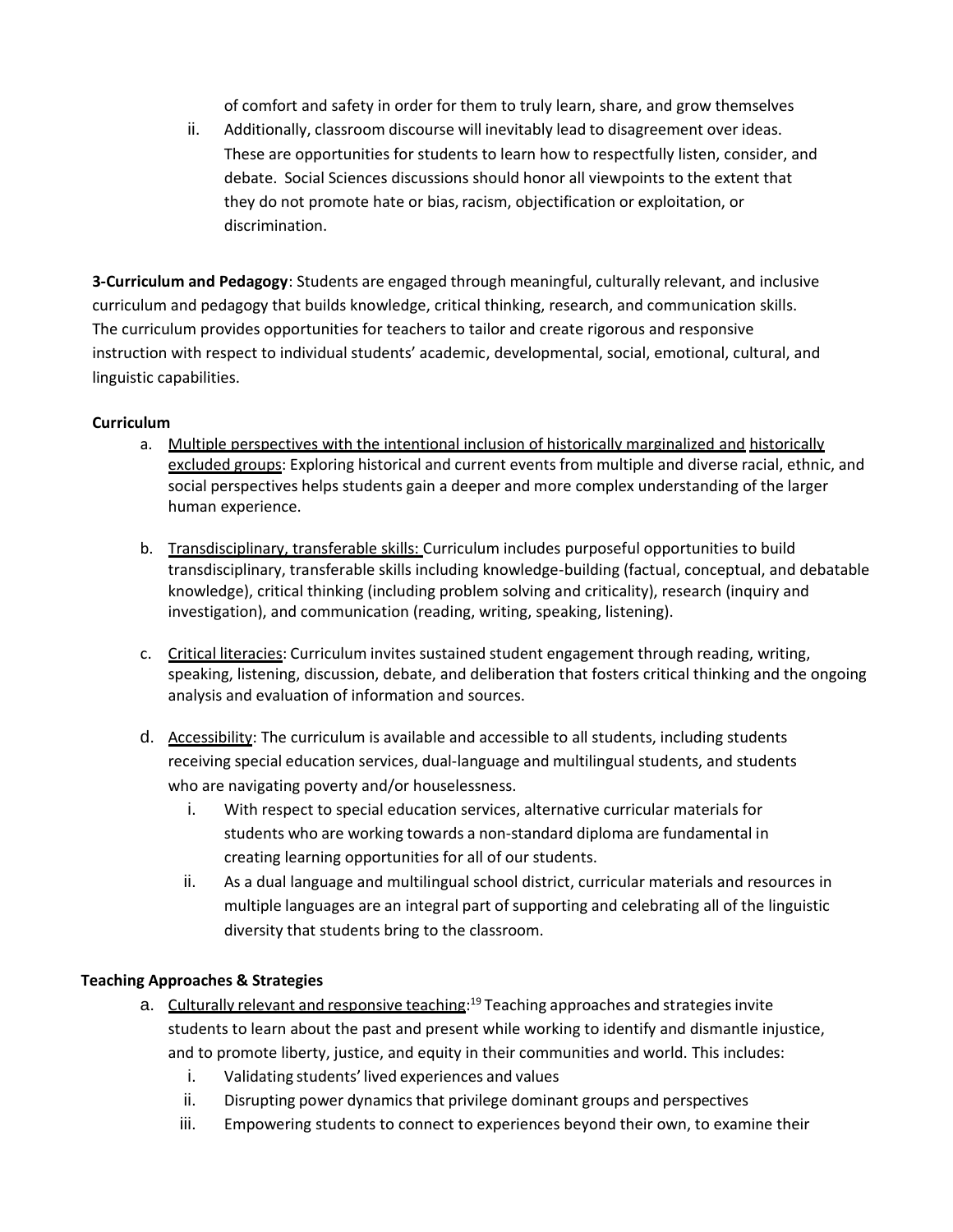own perspective and privilege, and to develop a contemporary sociopolitical or critical consciousness of the world around them.

- b. Multiple and diverse learning opportunities: Teacher provides a variety of learning opportunities for students to access the curriculum and expand entry points, while creatively and responsively utilizing instructional materials and resources.
- c. Civic engagement and responsible democratic participation is sought out in day-to-day and long-term learning and objectives by cultivating student voice, interest, inquiry, action, and agency.

## **Scaffolds and/or Adjustments for Learning**

- a. Use of ongoing diagnostic and formative assessment: Teacher conducts ongoing diagnostic and formative assessments so that they (and their students) have a working knowledge of where current student understanding and skill development is in relation to the learning target(s).
	- i. Multiple opportunities for assessment in a variety of modalities and formats should be provided for students within and across the learning targets.
	- ii. Learning opportunities should be accessible to students who are working towards a nonstandard diploma.
- b. Student interest and choice will help develop engaging, responsive, and dynamic scaffolds that are adjusted as students participate in meaning-making and increasingly assume ownership and responsibility for their own learning.
- c. Language acquisition: Scaffolds include multiple opportunities and formats for students to build their language skills which include ways that their authentic voice and home language is honored.<sup>20</sup> All classrooms should work towards honoring and actualizing BSD's best practices for multilingual learners.

Student Engagement: Meaningful and engaging student learning experiences are designed to promote sustained interest in the Social Sciences (e.g. cultivating interest and value with students, generating student questions, promoting student ownership, etc.). Engagement is strongest when students' community perspective is valued and integrated into the learning, and when student identities and experiences are surfaced, affirmed, and validated in the classroom to provide multiple ways of understanding and experiencing academic content.

Additionally, engagement is strongest when students recognize and analyze historical and contemporary community and societal problems, ask critical questions and develop research investigations, separate evidence-based claims, evidence, and reasoning from opinions, and evaluate the usefulness and degree of reliability of different historical and current sources. Rich learning and engagement involves students working and growing together through both intellectual and emotional engagement, as well as through ethical reflection and civic agency as their learning connects to their local community and beyond.

Intellectual Work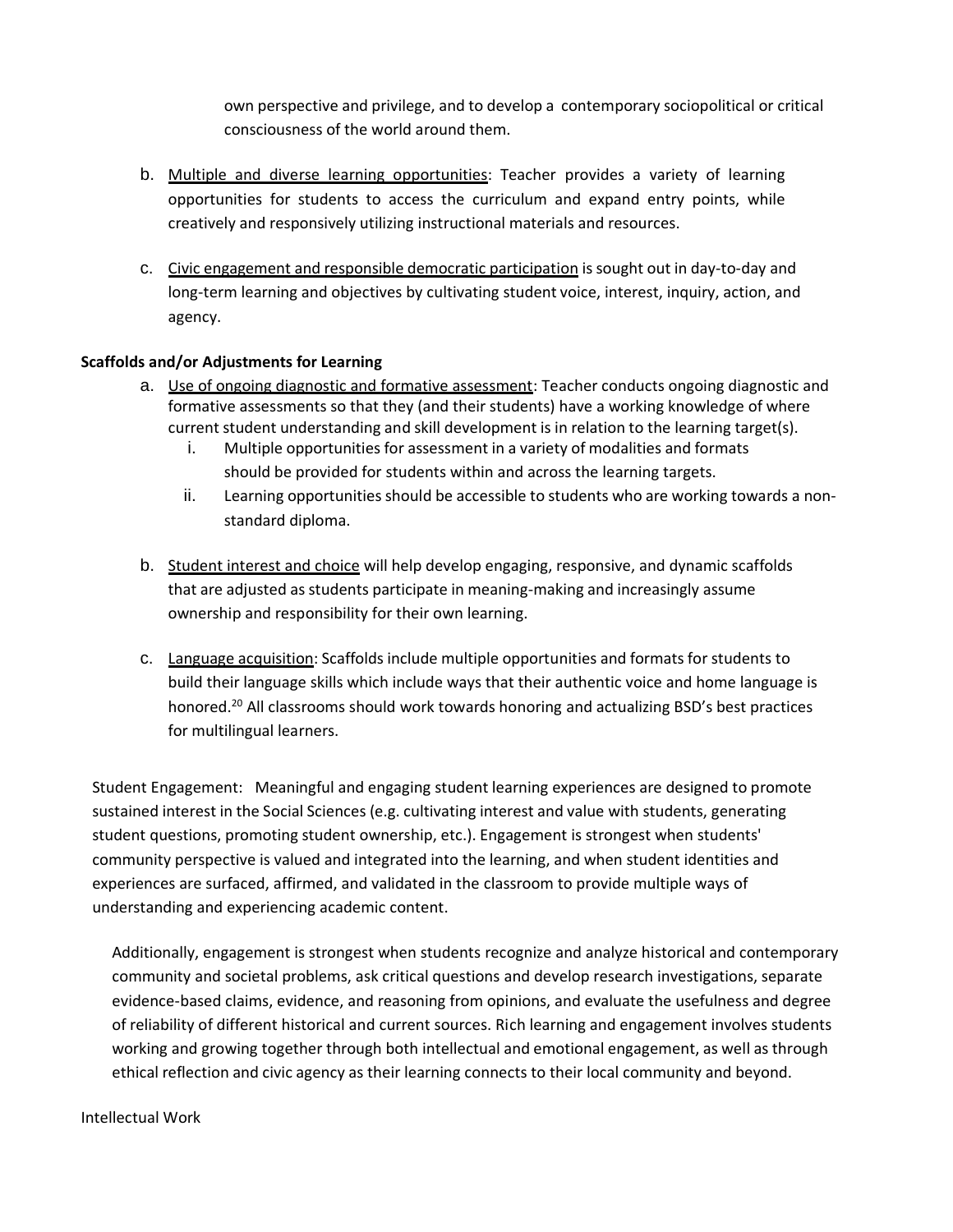Essential knowledge and skills: Students will engage in developing factual, conceptual, and debatable knowledge, research and inquiry skills, critical and analytical thinking, and communication skills.<sup>22</sup> Intellectual work is conducive to participatory civic engagement and responsible participation within and across students' local and global communities.

- e. Bias and perspective: Teachers and students consider the dynamic nature of knowledge and of multiple and varied perspectives while developing critical thinking habits. It is also important to acknowledge personal bias and positionality, and to be respectful and understanding of diverse cultural norms and perspectives.
- f. Independent and collaborative investigations: Students should have frequent opportunities to investigate subjects in depth and to participate in choosing topics and modes of learning. Classroom learning should include both independent investigation as well as cooperative learning, and learning opportunities should foster student agency, specifically regarding selfadvocacy and collective action.
- g. Authentic audiences: Opportunities to present work that highlights student voice and learning to authentic audiences within and beyond their classroom and school are highly encouraged.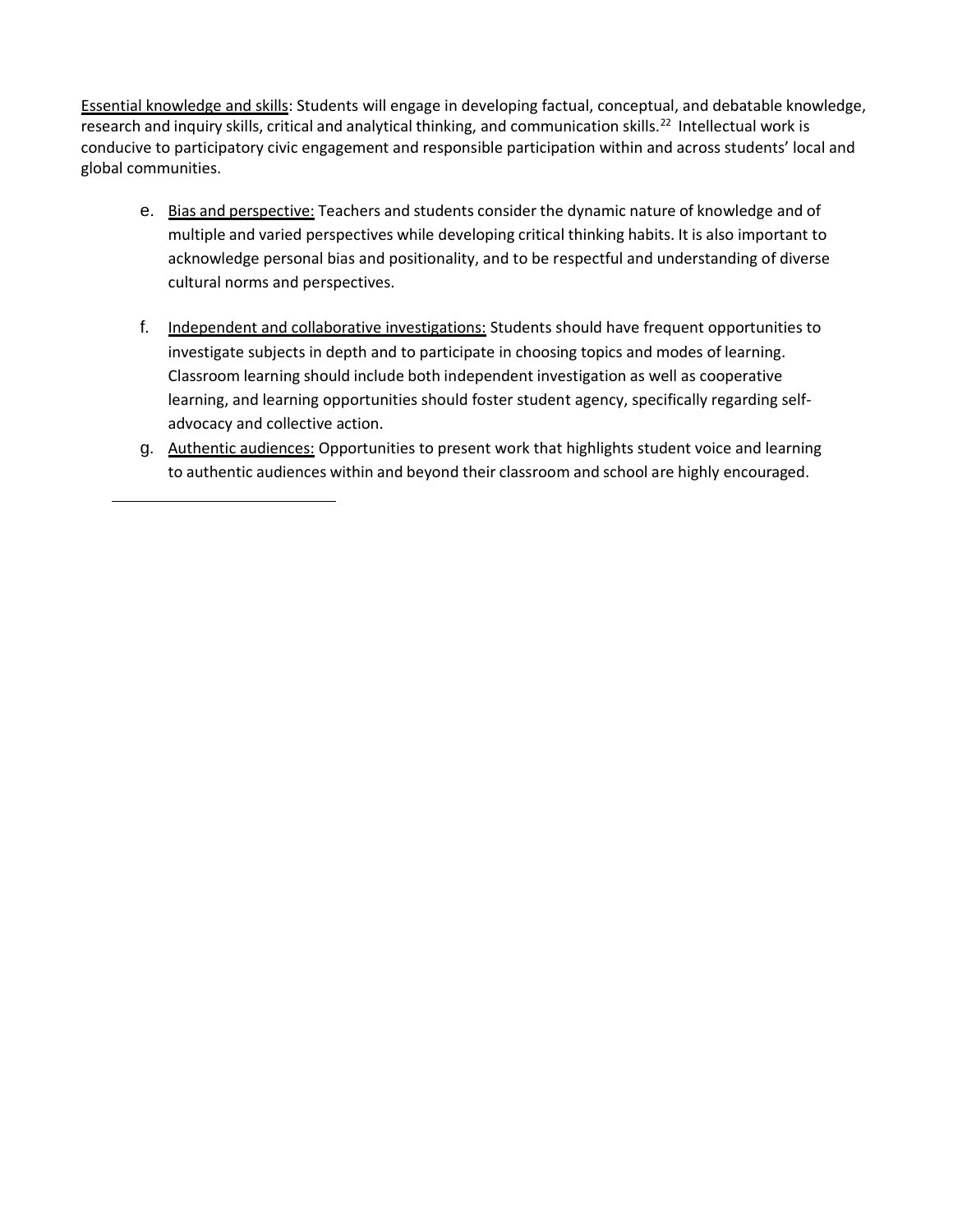## **Engagement Strategies**

- a. Culturally Relevant: Culturally relevant teaching asks educators to embrace student background and experience, which includes teachers exploring/identifying their own biases and positionality. It is essential that educators understand the beliefs, practices, ideologies, and experiences that shape our students' worldviews and experiences.
- b. Cooperative and collaborative learning: Social Sciences classrooms are active and dynamic learning spaces filled with rich cooperative and collaborative learning, inquiry, and student collaborative conversations and deliberation.

## **Discourse & Communication**

- a. Inclusive: Social Science classes must be inclusive and affirming places where all students and staff of all backgrounds, cultures, and abilities feel welcomed, valued, challenged, and heard. This is evidenced by rich and varied opportunities for student discourse and communication with high levels of student engagement and participation. Intentionality in regards to diversity, equity, and inclusion are critical components of a functioning democracy.
- b. High Expectations: Classroom discourse and interactions reflect high expectations and beliefs about all students' capabilities - academic, social, emotional, cultural, and linguistic - and create a culture of belonging, equity and accountability for learning. This is evidenced by elevated and engaged learning partnerships and collaborations.
- c. Student-centered: Talk is student centered with a healthy balance of teacher-to-student talk and student-to-student talk. Academic language supports and intentional planning for rigorous academic discourse allows students multiple opportunities to practice talking about and across topics and issues.
	- i. Student-student collaborative conversations are conducive to the real-world relevance and work of social scientists, which includes building knowledge, critical thinking, research, and communication skills.

**5. Assessment for Student Learning**: The use of varied and frequent standards-based assessments diagnostic, formative, self, and summative - facilitate and guide student growth within the learning targets and the expectations of the 2021 Oregon Social Sciences Standards Integrated with Ethnic Studies. A multifaceted and responsive approach to standards-based assessment gives students more opportunities to demonstrate what they know.